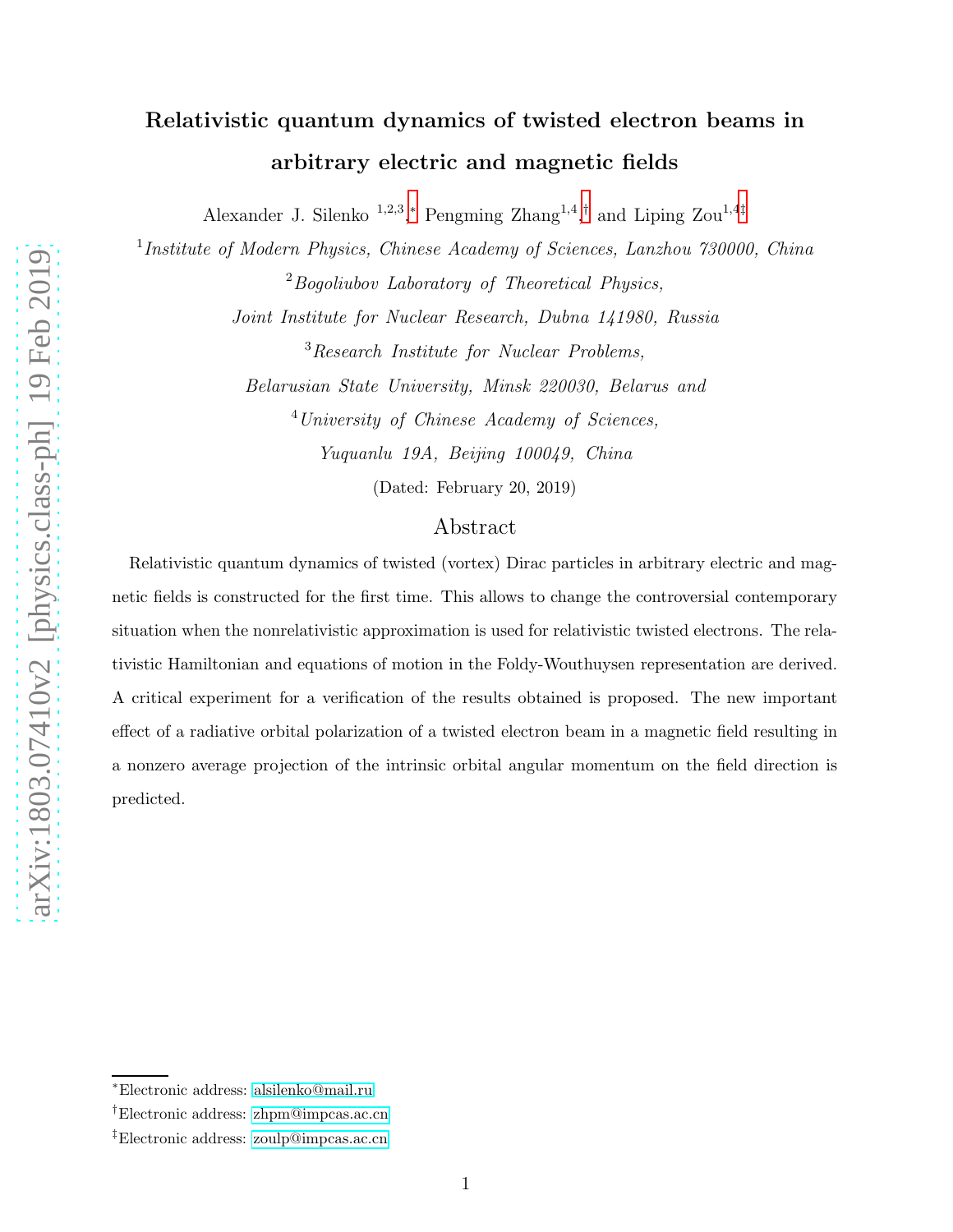The discovery of twisted (vortex) electron beams carrying an intrinsic orbital angular momentum  $(OAM)$  [\[1\]](#page-9-0) which existence has been predicted in Ref. [\[2\]](#page-10-0) opens new possibilities in the electron microscopy and in investigations of magnetic phenomena (see Refs. [\[3](#page-10-1)[–10](#page-10-2)] and references therein). Twisted electron beams with large intrinsic OAMs (up to  $1000\hbar$ ) have been recently obtained [\[11\]](#page-10-3). At present, much attention is also devoted to the interactions of such beams with atoms, nuclei and a laser field [\[12\]](#page-11-0). The dynamics of the intrinsic OAM in external magnetic and electric fields has been studied in Refs. [\[2,](#page-10-0) [13](#page-11-1)[–18\]](#page-11-2). However, we note in advance that our result is different from the equation of motion of the intrinsic OAM in an electric field previously found in Ref. [\[2\]](#page-10-0). The general description of the relativistic dynamics of an intrinsic OAM in arbitrary electric and magnetic fields in the framework of classical physics has been made in Ref. [\[19\]](#page-12-0). In particular, the correction of the equation of motion of the intrinsic OAM in the electric field previously obtained in Ref. [\[3\]](#page-10-1) has been fulfilled in this work. The methods of the manipulation of beams developed in Ref. [\[19\]](#page-12-0) use not only the magnetic field but also the electric one. The great importance of twisted electrons requires detailed investigations of fundamental quantum-mechanical properties of twisted electron beams. Such investigations have been carried out in many publications (see Refs. [\[3,](#page-10-1) [4\]](#page-10-4) and references therein). However, only the nonrelativistic approximation has been formerly used. The correct quantum dynamics of a twisted electron in an *electric* field has not been elaborated at all. Therefore, some fundamental properties need a further inquiry. The quantum-mechanical approach used differs the present work from our recent study [\[19](#page-12-0)] where the classical approach has been applied.

In the present work, the system of units  $\hbar = 1, c = 1$  is used. We include  $\hbar$  and c explicitly when this inclusion clarifies the problem. The square and curly brackets,  $[\ldots, \ldots]$ and  $\{\ldots,\ldots\}$ , denote commutators and anticommutators, respectively.

Since vortex electrons are relativistic quantum objects admitting also a semiclassical description, a construction of a *relativistic* Schrödinger-like dynamics of such particles is necessary. It is important that one mainly observes a motion of charged centroids and it is instructive to mirror this circumstance in an appropriate quantum description. We solve this problem in the present work. We should also notice the previous quantum-mechanical analysis mirrored in the reviews [\[3](#page-10-1), [4](#page-10-4)].

A twisted electron is a single pointlike particle. However, its wave function is a superposition of states with different momentum directions. While the twisted electron in vacuum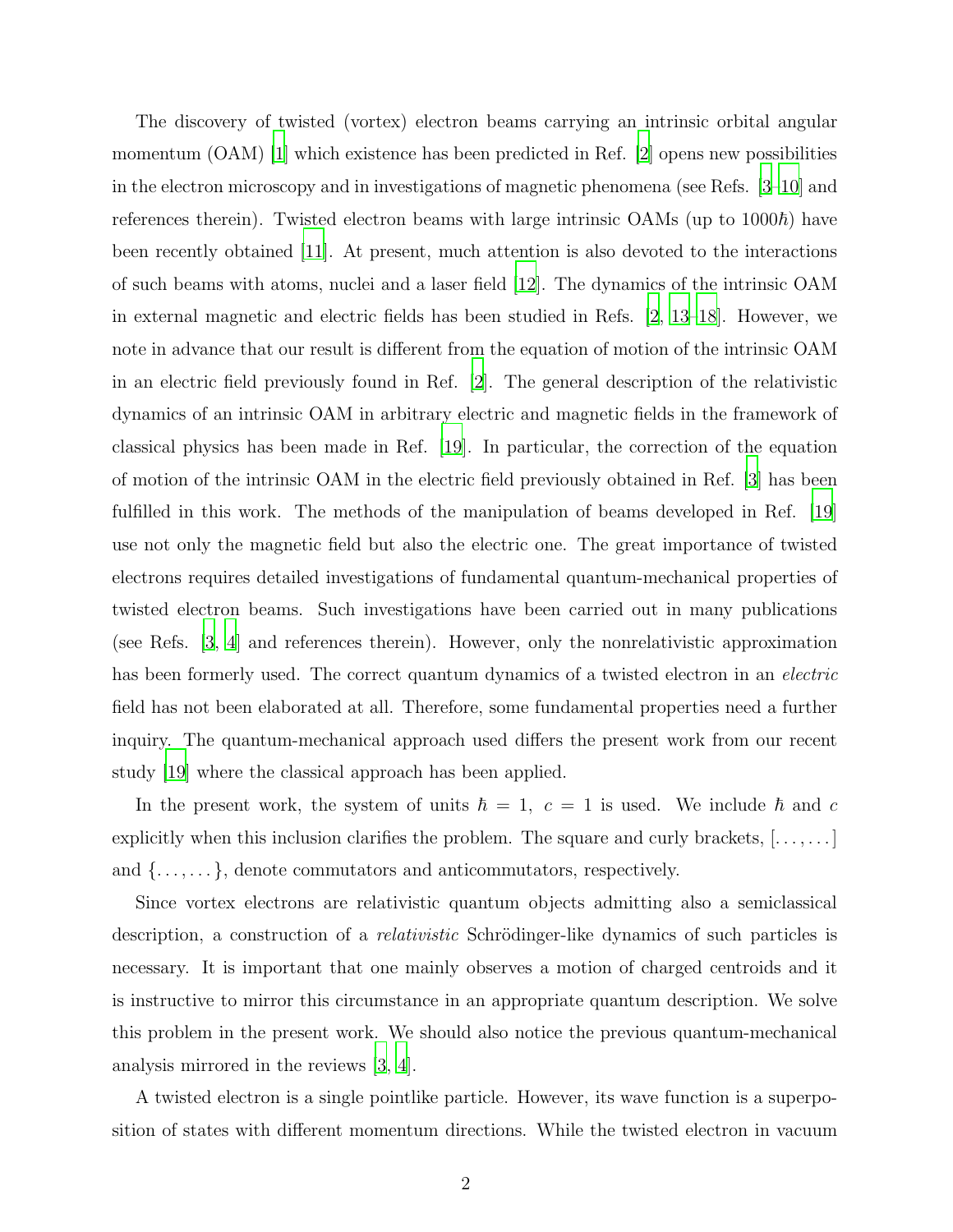has a nonzero intrinsic OAM and a nonzero component of the momentum in the plane orthogonal to the direction of its resulting motion, it can be described by the Dirac equation for a free particle. Quantum mechanics (QM) of the twisted electron in external electromagnetic fields is also governed by the usual Dirac equation. We can disregard the anomalous magnetic moment of the electron because its g factor is close to 2. The Schrödinger form of the relativistic QM is provided by the relativistic Foldy-Wouthuysen (FW) transformation. The relativistic extensions of the FW method [\[20](#page-12-1)] have been first proposed in Refs. [\[21](#page-12-2), [22\]](#page-12-3). There are many other methods of the relativistic FW transformation (see Refs. [\[23](#page-12-4)[–30\]](#page-12-5) and references therein). The results obtained by different methods agree because of the uniqueness of the FW representation proven in Ref. [\[31\]](#page-13-0). In all previous studies of twisted particles in external fields, only the nonrelativistic FW transformation has been fulfilled (see the reviews [\[3](#page-10-1), [4\]](#page-10-4)). The relativistic FW transformation has been formerly used only for free twisted particles [\[32,](#page-13-1) [33\]](#page-13-2). Thus, the nonrelativistic approximation has been used for a description of relativistic objects (the kinetic energy of twisted electrons, 200 − 300 keV, is comparable with their rest energy, 511 keV). As a result, the present state of the theory of twisted electron beams is controversial.

The exact relativistic Hamiltonian in the FW representation (the FW Hamiltonian) for a Dirac particle in a magnetic field has been first obtained in Ref. [\[21](#page-12-2)] and its validity has been confirmed in other works [\[25](#page-12-6), [34,](#page-13-3) [35\]](#page-13-4). It is given by

$$
\mathcal{H}_{FW} = \beta \sqrt{m^2 + \pi^2 - e\Sigma \cdot \boldsymbol{B}},\tag{1}
$$

where  $\pi = p - eA$  is the kinetic momentum,  $B = \nabla \times A$  is the magnetic induction, and  $β$  and  $Σ$  are the Dirac matrices. This Hamiltonian is valid for a twisted and a untwisted particle. The spin angular momentum operator is equal to  $s = \hbar \Sigma/2$ . The magnetic field is, in general, nonuniform but time-independent. Unlike all previous investigations, our quantum description of a twisted Dirac particle is fully relativistic and correctly defines both electric and magnetic interactions. Our precedent study [\[19](#page-12-0)] has shown the importance of the electric field for the manipulation of twisted electron beams.

The FW Hamiltonian acts on the bispinor wave function  $\Psi_{FW} =$  $\sqrt{ }$  $\overline{1}$ φ  $\theta$  $\setminus$ . Since both the nonrelativistic and the relativistic FW Hamiltonians commute with the operators  $\pi^2$  and  $s_z$ , their eigenfunctions coincide. In the *uniform* magnetic field  $\mathbf{B} = B\mathbf{e}_z$ , they have the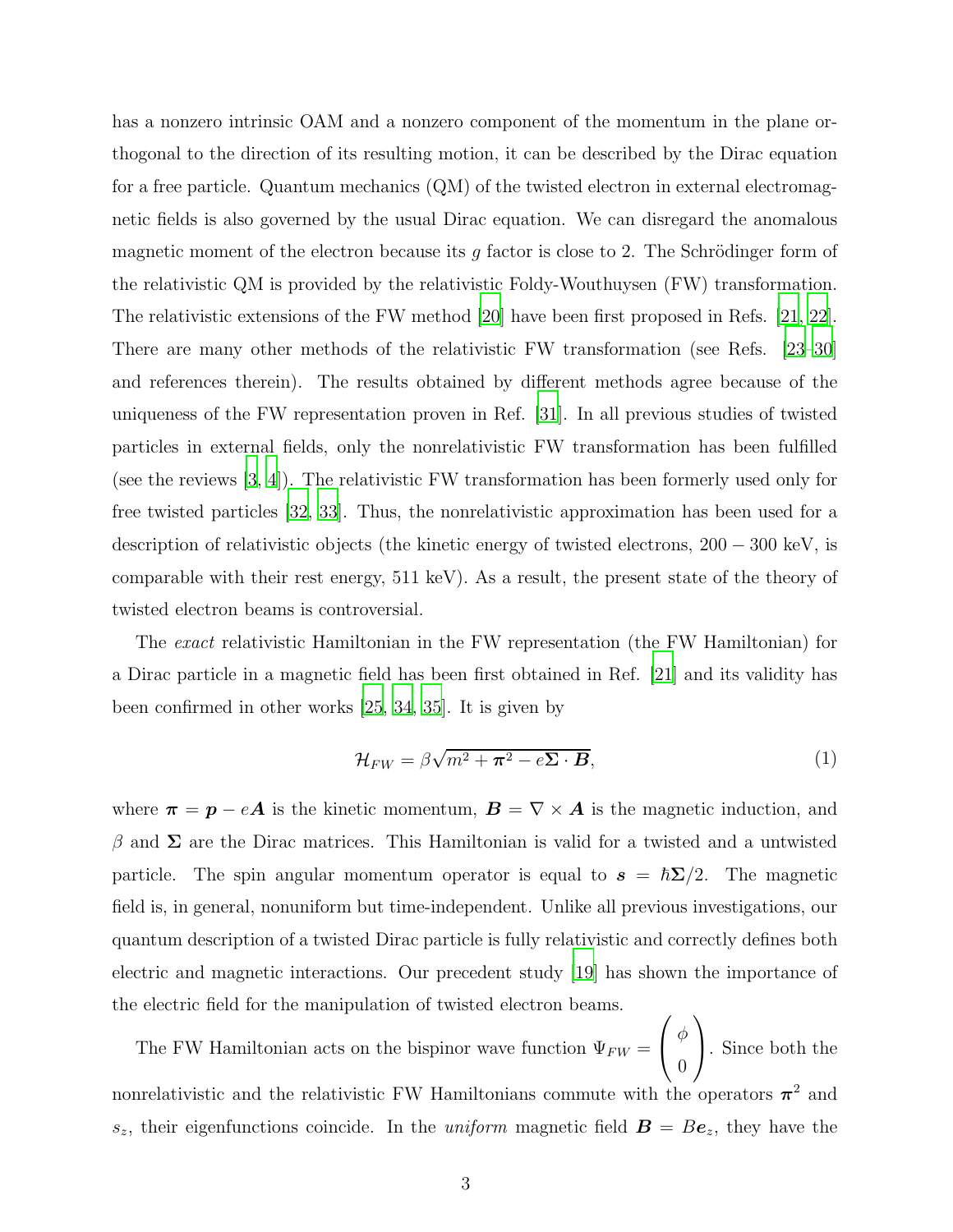form of non-diffracting Laguerre-Gauss beams [\[13,](#page-11-1) [36,](#page-13-5) [37](#page-13-6)]. It is convenient to present the exact energy spectrum obtained by different methods [\[21](#page-12-2), [34](#page-13-3), [35,](#page-13-4) [38](#page-13-7)[–41](#page-13-8)] as follows:

$$
E = \sqrt{m^2 + (2n + 1 + |l_z| + l_z + 2s_z)|e|B},\tag{2}
$$

where  $n = 0, 1, 2, \ldots$  is the radial quantum number and  $\mathbf{l} = \mathbf{r} \times \mathbf{p} = \mathbf{L} + \mathbf{L}^{(e)}$  is the total OAM operator being the sum of the intrinsic  $(L)$  and extrinsic  $(L^{(e)})$  OAMs. The same energy spectrum but for the squared energy operator has been obtained in Refs. [\[15](#page-11-3), [16\]](#page-11-4). We consider the conventional canonical OAMs. The difference between the dynamics of the canonical and kinetic (mechanical) OAMs has been investigated in Ref. [\[42\]](#page-13-9). All energy levels of twisted particles in the uniform magnetic field belong to the Landau levels. The relativistic approach (unlike the nonrelativistic one) demonstrates that the Landau levels are not equidistant for any field strength. This property has not been mentioned in Refs. [\[15,](#page-11-3) [16,](#page-11-4) [21,](#page-12-2) [34](#page-13-3), [35](#page-13-4), [38](#page-13-7)[–41](#page-13-8)] while it has been noted in Ref. [\[39](#page-13-10)] that the energy spectrum becomes quasicontinuous when the quantum number  $n$  becomes very large. A nonzero intrinsic OAM increases a degeneracy multiplicity of the Landau levels (cf. Refs. [\[3,](#page-10-1) [13\]](#page-11-1)).

As a rule, we can use the weak-field approximation and can suppose that the de Broglie wavelength,  $\hbar/p$ , is much smaller than the characteristic size of the nonuniformity region of the external field. In this case, the Hamiltonian [\(1\)](#page-16-0) takes the form

$$
\mathcal{H}_{FW} = \beta \sqrt{m^2 + \pi^2} - \frac{e}{4} \left\{ \frac{1}{\epsilon'}, \mathbf{\Pi} \cdot \mathbf{B} \right\}
$$
  
=  $\beta \epsilon' - \beta \frac{e}{4} \left[ \frac{1}{\epsilon'} (\mathbf{l} + \Sigma) \cdot \mathbf{B} + \mathbf{B} \cdot (\mathbf{l} + \Sigma) \frac{1}{\epsilon'} \right],$   
 $\epsilon' = \sqrt{m^2 + \mathbf{p}^2},$  (3)

where  $[\epsilon', \mathbf{l}] = 0$ . Equation [\(3\)](#page-16-1) agrees with the result obtained in Ref. [\[37](#page-13-6)]. The small term  $m\omega_L^2 r^2/2$  presented in Eq. (2) of Ref. [\[37](#page-13-6)] expresses the rotational energy of the centroid in the magnetic field. This term originates from  $e^2\mathbf{A}^2/(2m)$  and is omitted in the present study because it is proportional to  $B^2$ .

It is necessary to take into account that a twisted electron is a charged centroid [\[2,](#page-10-0) [3](#page-10-1)]. To describe observable quantum-mechanical effects, we need to present the Hamiltonian in terms of the centroid parameters. The centroid as a whole is characterized by the center-of-charge radius vector **R** and by the kinetic momentum  $\pi' = P - eA(R)$ , where  $P = -i\hbar\partial/(\partial R)$ . The intrinsic motion is defined by the kinetic momentum  $\boldsymbol{\pi}'' = \boldsymbol{p} - e[\boldsymbol{A}(\boldsymbol{r}) - \boldsymbol{A}(\boldsymbol{R})]$ . Here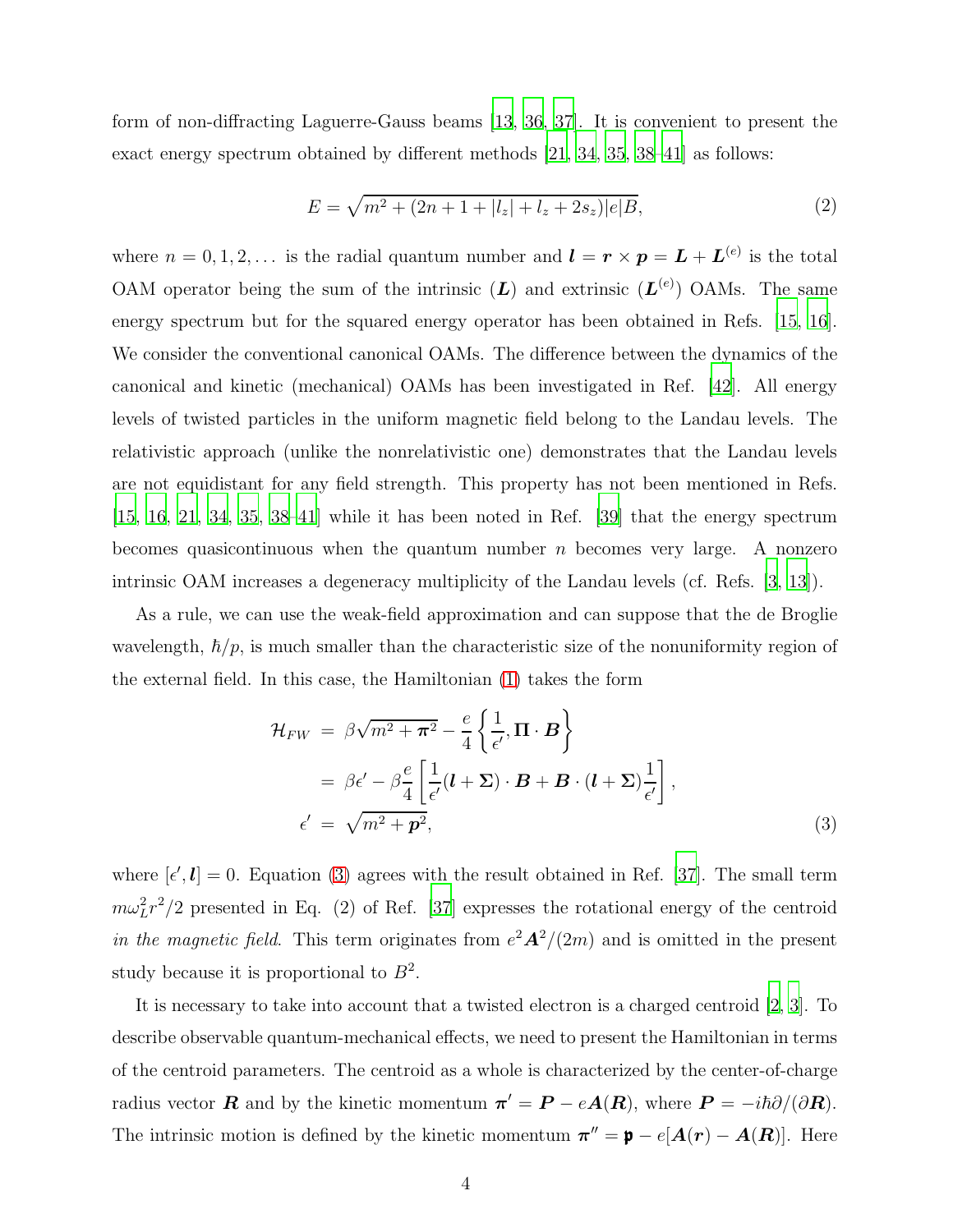$\mathfrak{p} = -i\hbar\partial/(\partial \mathfrak{r}), \mathfrak{r} = r - \mathbf{R}, \pi' + \pi'' = \pi, \, \mathbf{P} + \mathfrak{p} = \mathbf{p}$ . Since

$$
\boldsymbol{A}(\boldsymbol{r}) = \boldsymbol{A}(\boldsymbol{R}) + \frac{1}{2}\boldsymbol{B}(\boldsymbol{R})\times\boldsymbol{\mathfrak{r}},
$$

the operator  $\pi^2$  takes the form

$$
\boldsymbol{\pi}^2 = \boldsymbol{\pi'}^2 + \boldsymbol{\mathfrak{p}}^2 - \frac{e}{2}\left[\boldsymbol{L}\cdot\boldsymbol{B}(\boldsymbol{R}) + \boldsymbol{B}(\boldsymbol{R})\cdot\boldsymbol{L}\right] + \boldsymbol{\pi'}\cdot\boldsymbol{\pi''} + \boldsymbol{\pi''}\cdot\boldsymbol{\pi'}.
$$

After summing over partial waves with different momentum directions,  $\langle \pi' \cdot \pi'' + \pi'' \cdot \pi' \rangle =$ 0. More precisely, the operator  $\pi'\cdot \pi'' + \pi''\cdot \pi'$  has zero expectation values for any eigenstates of the operator  $\pi^2$  and, therefore, it can be omitted. It can be added that this summing can be performed for the squared Hamiltonian  $\mathcal{H}_{FW}^2$ .

The FW Hamiltonian summed over the partial waves [\[3](#page-10-1)] takes the form

$$
\mathcal{H}_{FW} = \beta \epsilon - \beta \frac{e}{4} \left[ \frac{1}{\epsilon} \mathbf{\Lambda} \cdot \mathbf{B}(\mathbf{R}) + \mathbf{B}(\mathbf{R}) \cdot \mathbf{\Lambda} \frac{1}{\epsilon} \right],
$$
\n
$$
\epsilon = \sqrt{m^2 + \pi'^2 + \mathbf{p}^2}, \qquad \mathbf{\Lambda} = \mathbf{L} + \mathbf{\Sigma}.
$$
\n(4)

The momentum and the intrinsic OAM can have different mutual orientations in different Lorentz frames [\[19](#page-12-0), [43\]](#page-13-11). Such a geometry of twisted waves has been described in Ref. [\[44\]](#page-13-12).

The acceleration of the twisted electron in a uniform magnetic field does not depend on  $\Lambda$ . However, such a dependence takes place in a nonuniform magnetic field due to the Stern-Gerlach-like force defined by the operator

$$
\boldsymbol{F}_{\text{SGI}} = \beta \frac{e}{4} \left( \frac{1}{\epsilon} \nabla \big[ \boldsymbol{\Lambda} \cdot \boldsymbol{B}(\boldsymbol{R}) \big] + \nabla \big[ \boldsymbol{B}(\boldsymbol{R}) \cdot \boldsymbol{\Lambda} \big] \frac{1}{\epsilon} \right),\tag{5}
$$

where  $\nabla \equiv \partial/(\partial \mathbf{R})$ . This force is an analog of the Stern-Gerlach one affecting the spin but it is much (approximately, 2L times) stronger. The operators of the magnetic and electric dipole moments,  $\mu$  and  $d$ , are defined by

$$
\mathcal{H}_{FW}^{(int)} = -\frac{1}{2} \big[ \boldsymbol{\mu} \cdot \boldsymbol{B}(\boldsymbol{R}) + \boldsymbol{B}(\boldsymbol{R}) \cdot \boldsymbol{\mu} + \boldsymbol{d} \cdot \boldsymbol{E}(\boldsymbol{R}) + \boldsymbol{E}(\boldsymbol{R}) \cdot \boldsymbol{d} \big], \tag{6}
$$

where  $\mathcal{H}_{FW}^{(int)}$  is the interaction Hamiltonian. The operator of the magnetic dipole moment of a moving centroid obtained from Eq. [\(4\)](#page-16-2) is given by

$$
\mu = \beta \frac{e(L + 2s)}{2\epsilon}.
$$
\n(7)

This equation agrees with Refs. [\[15](#page-11-3), [19,](#page-12-0) [45,](#page-14-0) [46\]](#page-14-1). When the weak-field approximation is not used, it can be obtained that the magnetic dipole moment of a twisted particle in a magnetic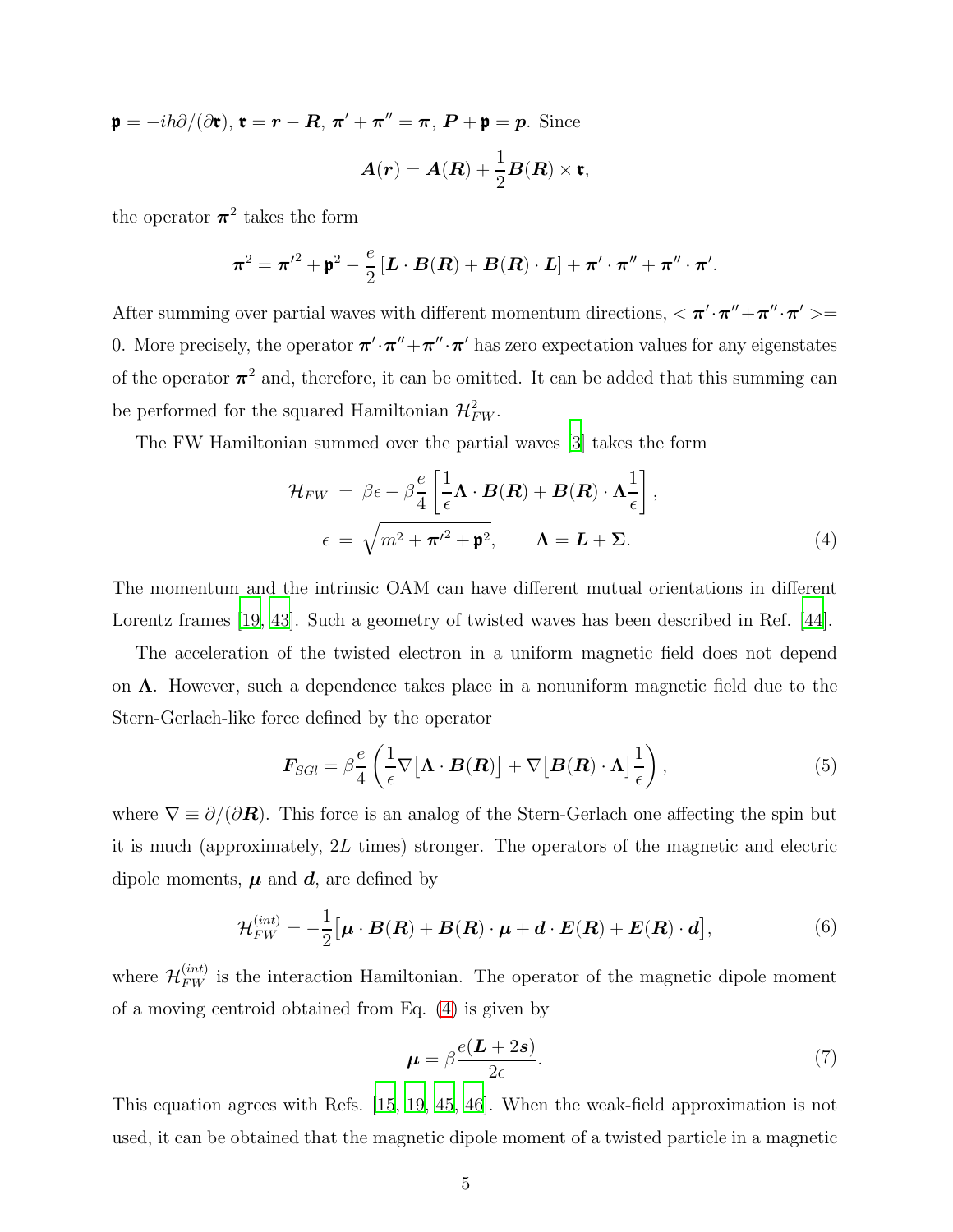field is proportional to the kinetic OAM  $r \times \pi$  and is affected by the additional current. This current is proportional to  $-eA$  and leads to a weak diamagnetic effect [\[2,](#page-10-0) [3,](#page-10-1) [47\]](#page-14-2).

To perform a general quantum description of a twisted Dirac particle in external fields, we need to add terms dependent on the electric field. For a pointlike Dirac particle, these terms have been obtained in Refs. [\[24,](#page-12-7) [29](#page-12-8), [48\]](#page-14-3). If one disregards spin effects, one needs to add only the term  $e\Phi(r)$ . It has been proven in Ref. [\[49\]](#page-14-4) that the passage to the classical limit in the FW representation reduces to a replacement of the operators in quantum-mechanical Hamiltonians and equations of motion with the corresponding classical quantities. The motion of the intrinsic OAM causes the electric dipole moment  $d$  which interaction with the electric field should be taken into account. Certainly,  $\boldsymbol{d}^{(0)} = 0$  in the rest frame of the twisted electron. The results obtained in Refs. [\[19,](#page-12-0) [50\]](#page-14-5) show that in the classical limit

$$
\boldsymbol{d} = \boldsymbol{\beta} \times \boldsymbol{\mu}, \qquad \boldsymbol{\beta} = \frac{\boldsymbol{V}}{c} \equiv \frac{\dot{\boldsymbol{R}}}{c}.
$$

The centroid velocity operator,  $V$ , can be obtained from the FW Hamiltonian:

$$
\boldsymbol{V}=i[\mathcal{H}_{FW},\boldsymbol{R}]=\frac{\beta}{2}\left\{\frac{1}{\epsilon},\boldsymbol{\pi}'\right\}.
$$

Since we use the weak-field approximation, we neglect the correction to this formula proportional to the electric field. A comparison with Refs. [\[24,](#page-12-7) [29,](#page-12-8) [48\]](#page-14-3) allows us to obtain the formula for the operator of the electric dipole moment:

$$
\mathbf{d} = \beta \frac{e}{4} \left( \frac{1}{\epsilon} \boldsymbol{\beta} \times \mathbf{L} - \mathbf{L} \times \boldsymbol{\beta} \frac{1}{\epsilon} \right) = \frac{e}{4} \left( \frac{1}{\epsilon^2} \boldsymbol{\pi}' \times \mathbf{L} - \mathbf{L} \times \boldsymbol{\pi}' \frac{1}{\epsilon^2} \right).
$$
 (9)

Thus, the general FW Hamiltonian for a relativistic twisted particle in electric and magnetic fields is given by

<span id="page-5-0"></span>
$$
\mathcal{H}_{FW} = \beta \epsilon + e\Phi - \beta \frac{e}{4} \left[ \frac{1}{\epsilon} \mathbf{L} \cdot \mathbf{B}(\mathbf{R}) + \mathbf{B}(\mathbf{R}) \cdot \mathbf{L} \frac{1}{\epsilon} \right] \n+ \frac{e}{4} \left\{ \frac{1}{\epsilon^2} \mathbf{L} \cdot [\boldsymbol{\pi}' \times \mathbf{E}(\mathbf{R})] - [\mathbf{E}(\mathbf{R}) \times \boldsymbol{\pi}'] \cdot \mathbf{L} \frac{1}{\epsilon^2} \right\}.
$$
\n(10)

In this equation, spin effects are disregarded because they can be neglected on the condition that  $L \gg 1$ . The term  $e\Phi$  does not include the interaction of the intrinsic OAM with the electric field.

Equation [\(10\)](#page-5-0) exhaustively describes the quantum dynamics of the intrinsic OAM in the general case of a twisted Dirac particle in arbitrary electric and magnetic fields. In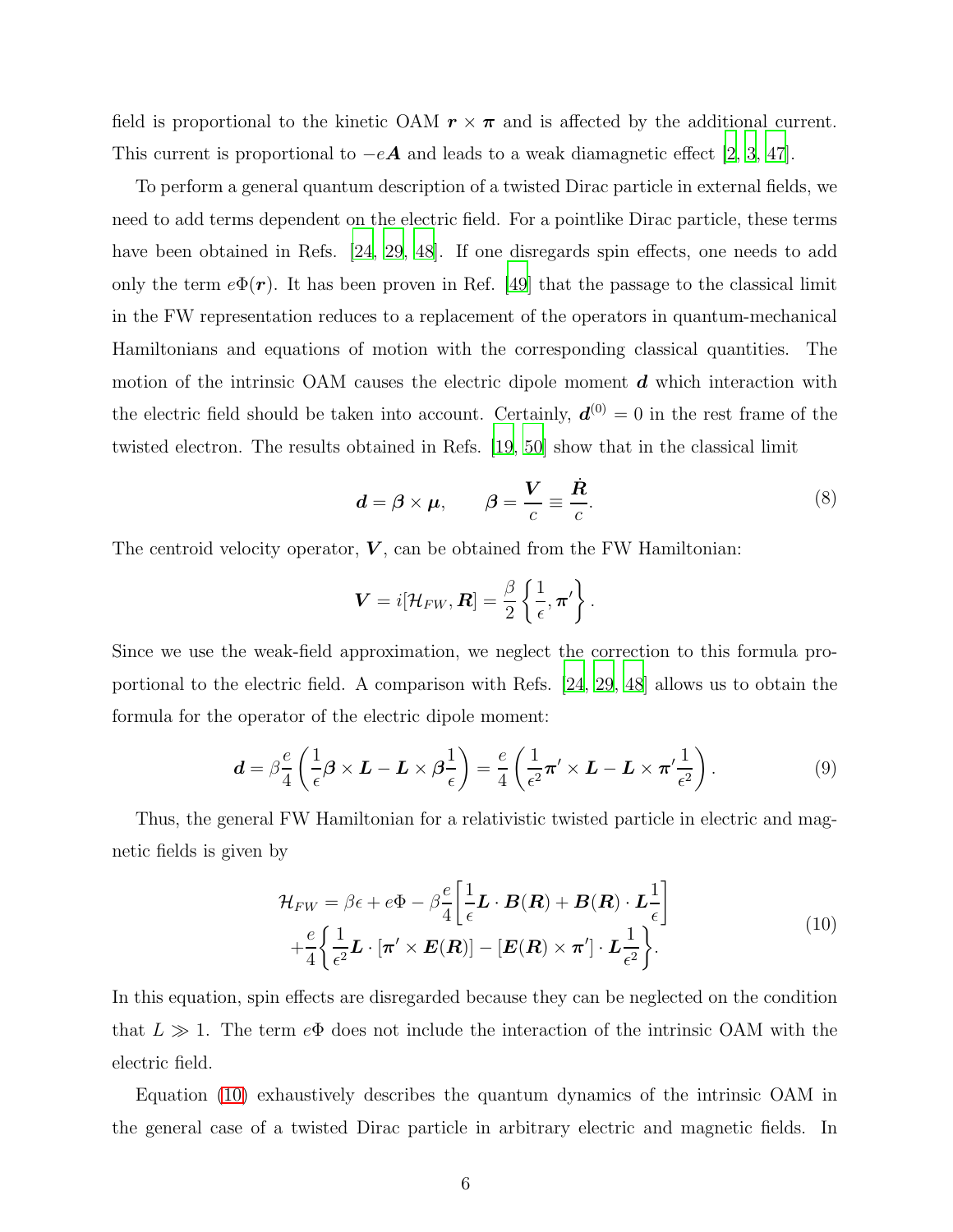particular, the equation of motion of the intrinsic OAM has the form

$$
\frac{d\mathbf{L}}{dt} = i[\mathcal{H}_{FW}, \mathbf{L}] = \frac{1}{2} (\mathbf{\Omega} \times \mathbf{L} - \mathbf{L} \times \mathbf{\Omega}),
$$
\n
$$
\mathbf{\Omega} = -\beta \frac{e}{4} \left\{ \frac{1}{\epsilon}, \mathbf{B}(\mathbf{R}) \right\} + \frac{e}{4} \left[ \frac{1}{\epsilon^2} \boldsymbol{\pi}' \times \mathbf{E}(\mathbf{R}) - \mathbf{E}(\mathbf{R}) \times \boldsymbol{\pi}' \frac{1}{\epsilon^2} \right].
$$
\n(11)

When  $E(R) = 0$ , we obtain the relativistic quantum-mechanical equation for the Larmor precession. A comparison with results obtained in the Dirac representation shows strengths of the FW one. In Refs. [\[15,](#page-11-3) [16\]](#page-11-4), a relativistic description of twisted electron beams in a uniform magnetic field has been given in the former representation. However, the corresponding equation of motion of the OAM has not been obtained in these works.

Another important problem is the relativistic quantum dynamics of the kinetic momentum. It is defined by the force operator:

$$
\mathbf{F} = \frac{d\boldsymbol{\pi}'}{dt} = \frac{\partial \boldsymbol{\pi}'}{\partial t} + i[\mathcal{H}_{FW}, \boldsymbol{\pi}']
$$
  
=  $e\mathbf{E}(\mathbf{R}) + \beta \frac{e}{4} \left\{ \frac{1}{\epsilon}, \left( \boldsymbol{\pi}' \times \mathbf{B}(\mathbf{R}) - \mathbf{B}(\mathbf{R}) \times \boldsymbol{\pi}' \right) \right\} + \mathbf{F}_{SGI}.$  (12)

Beam splitting in nonuniform electric and magnetic fields is conditioned by the Stern-Gerlach-like force operator

<span id="page-6-0"></span>
$$
\boldsymbol{F}_{\text{SGI}} = \beta \frac{e}{4} \left\{ \frac{1}{\epsilon} \nabla [\boldsymbol{L} \cdot \boldsymbol{B}(\boldsymbol{R})] + \nabla [\boldsymbol{B}(\boldsymbol{R}) \cdot \boldsymbol{L}] \frac{1}{\epsilon} \right\} \n- \frac{e}{4} \left\{ \frac{1}{\epsilon^2} \nabla (\boldsymbol{L} \cdot [\boldsymbol{\pi}' \times \boldsymbol{E}(\boldsymbol{R})]) - \nabla ([\boldsymbol{E}(\boldsymbol{R}) \times \boldsymbol{\pi}'] \cdot \boldsymbol{L}) \frac{1}{\epsilon^2} \right\}.
$$
\n(13)

The force is exerted to the center of charge of the centroid. Equations [\(5\)](#page-17-0) and [\(13\)](#page-6-0) demonstrate an importance of a general description which includes particle interactions with nonuniform fields. Like Eq. [\(5\)](#page-17-0), Eq. [\(13\)](#page-6-0) presents the Stern-Gerlach-like force in terms of the centroid parameters. It is important to mention that  $\sqrt{m^2 + \mathbf{p}^2}$  is an effective mass of the twisted particle.

We can conclude that the quantum-mechanical equations obtained in the present work agree with the corresponding classical results given in Ref. [\[19\]](#page-12-0).

In the present work, we consider two important applications of the results obtained and describe new effects which experimental study allows one to ascertain fundamental properties of twisted electron beams.

Rotation of the intrinsic OAM in crossed electric and magnetic fields.– Previously fulfilled experiments used coherent superpositions of two twisted beams moving in a longitudinal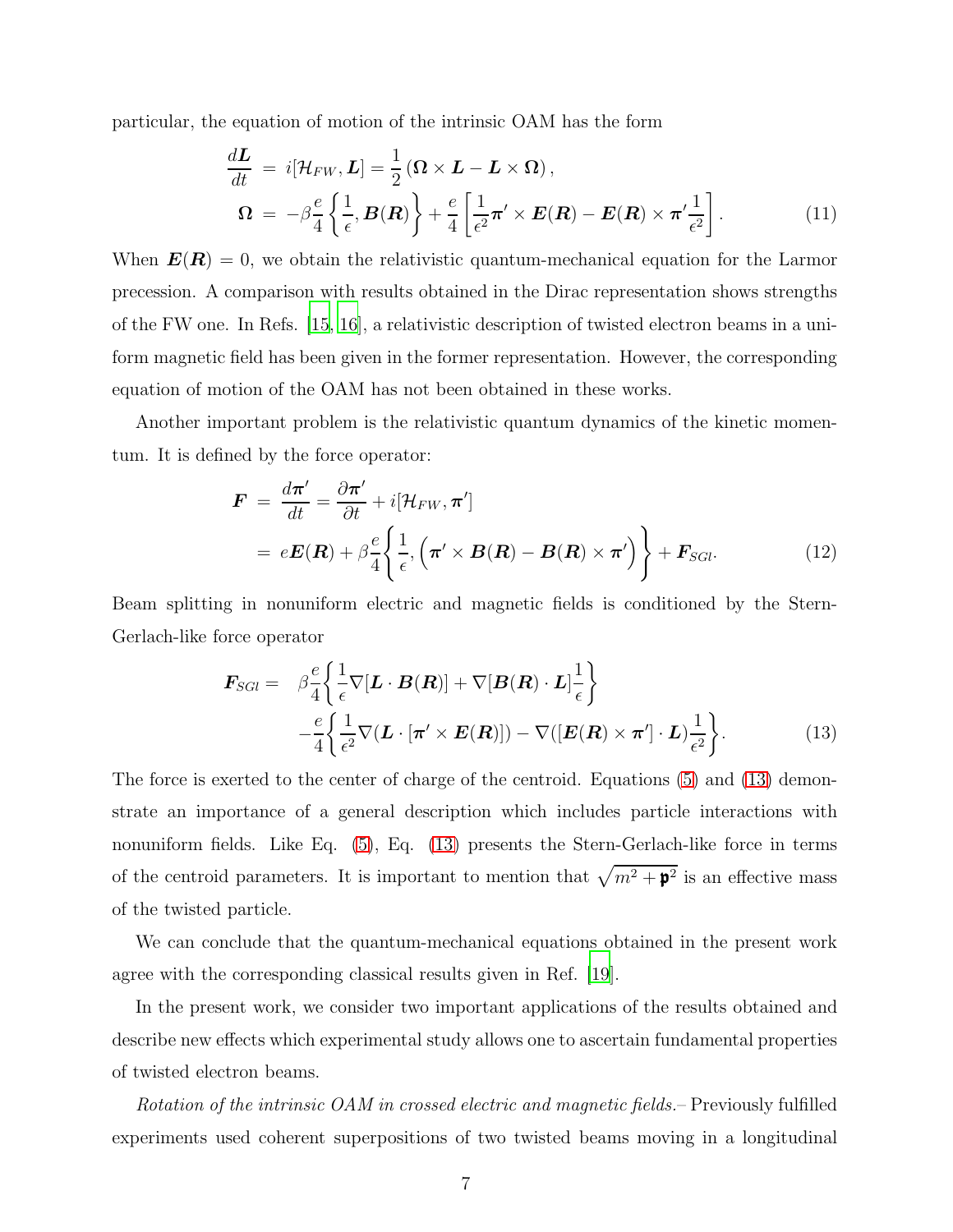magnetic field (z axis). Landau modes with equal amplitudes, the same radial index  $n$ , and opposite projections of the intrinsic longitudinal OAMs undergo the rotation with the Larmor frequency [\[3,](#page-10-1) [13,](#page-11-1) [37\]](#page-13-6). This rotation is similar to the Faraday effect in optics [\[37\]](#page-13-6). We propose a similar and a simpler experiment in crossed electric and magnetic fields satisfying the relation  $\mathbf{E} = -\boldsymbol{\beta} \times \mathbf{B}$ , where  $\mathbf{E} \perp \mathbf{B} \perp \boldsymbol{\beta}$  and  $\boldsymbol{\beta}$  is the normalized beam velocity. Such fields characterizing the Wien filter do not affect a beam trajectory. We suppose the fields  $\boldsymbol{E}$  and  $\boldsymbol{B}$  to be uniform.

In the considered case, the classical limit of the relativistic equation for the angular velocity of precession of the intrinsic OAM is given by

<span id="page-7-0"></span>
$$
\Omega^{(W)} = -\frac{e(m^2 + \mathbf{p}^2)}{2\epsilon^3} \mathbf{B}.
$$
\n(14)

Since  $\mathbf{p}^2 \ll m^2$ , Eq. [\(14\)](#page-7-0) agrees with the corresponding equation obtained in Ref. [\[19\]](#page-12-0).

While the experiment proposed is similar to the above-mentioned experiment carried out in Refs. [\[13](#page-11-1), [37](#page-13-6)], it needs a simpler experimental setup. It is necessary to use a single twisted electron beam possessing a standard orbital polarization collinear to the beam momentum (z axis). The direction of the magnetic field **B** and the quasimagnetic one  $\beta \times E$  is transversal  $(x \text{ axis})$ . Therefore, the intrinsic OAM rotates in the yz plane with the angular frequency  $\Omega^{(W)}$  and reverses its direction with the angular frequency  $2\Omega^{(W)}$ . Since twisted electron beams are relativistic, a quantitative verification of Eq. [\(14\)](#page-7-0) can be fulfilled. Thus, the experiment proposed is a *critical experiment* for a verification of the main equations for the FW Hamiltonian and the intrinsic-OAM dynamics obtained in the present work.

Radiative orbital polarization of twisted electron beams in a magnetic field.– The radiation from twisted electrons is one of their fundamental properties. It is caused by their acceleration in external magnetic and electric fields and by the time dependence of their magnetic moments. The latter effect conditions the magnetic dipole radiation [\[51](#page-14-6)]. Its intensity is standardly much smaller than that of the electric dipole radiation due to the particle acceleration. The magnetic dipole radiation proportional to the intrinsic OAMs is important for the Cherenkov radiation and the transition one [\[51](#page-14-6)]. Since the particle motion in a magnetic field is accelerated, we can consider only the electric dipole radiation. For particles closed in storage rings, it is conditioned by radiative transitions between Landau levels and is called the synchrotron radiation. As a rule, magnetic focusing is used. We expect that a storage and an acceleration of twisted electrons in cyclotrons (electron rings) will be carried out in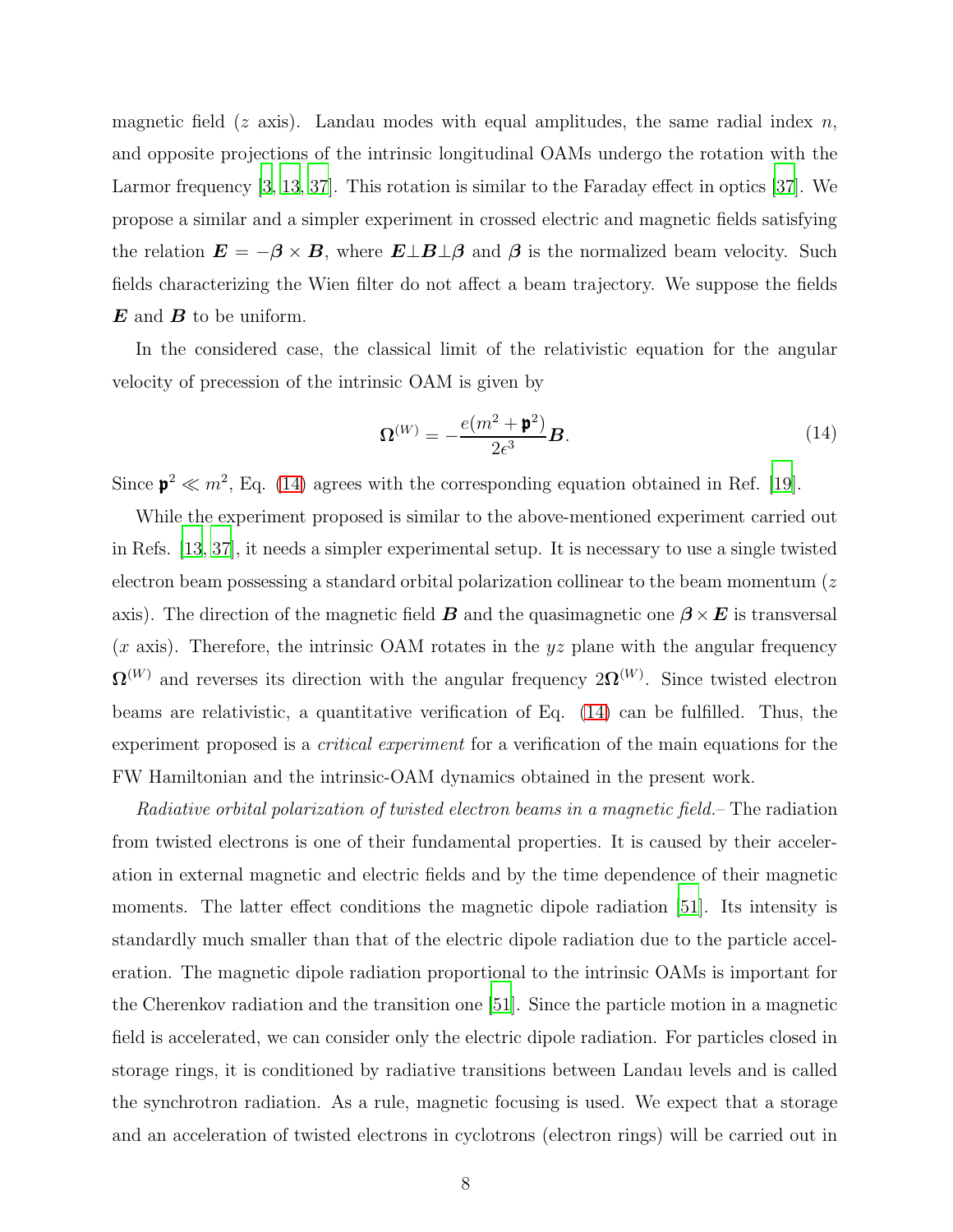a nearest future. Evidently, these processes cannot vanish the intrinsic OAM due to the conservation of angular momentum. A natural process of an orbital depolarization is caused by a loss of the beam coherence and is not important for the considered problem. The initial orbital polarization of twisted electrons is longitudinal  $(z \text{ axis})$  while their expected final polarization is vertical and antiparallel to the main magnetic field  $(y \text{ axis})$ . The beam incoherence does not influence the vertical orbital polarization.

We predict the new effect of a *radiative orbital polarization of twisted electron beams in a magnetic field* – **orbital Sokolov-Ternov effect**. The well-known effect is the radiative spin polarization of electron/positron beams in storage rings caused by the synchrotron radiation (Sokolov-Ternov effect [\[39](#page-13-10)]). It consists in the radiative spin polarization which is acquired by unpolarized electrons and is opposite to the direction of the main magnetic field. The reason of the effect is a dependence of spin-flip transitions from the initial particle polarization. The standard analysis [\[39](#page-13-10), [52](#page-14-7)] can be extended on the twisted particles. It follows from the results obtained in Refs. [\[12](#page-11-0), [53\]](#page-14-8) that quantum-electrodynamics effects are rather similar for twisted and untwisted particles. In particular, the amplitude of elastic scattering of two vortex electrons is well approximated by two plane-wave scattering amplitudes with different momentum transfers, which interfere and give direct experimental access to the Coulomb phase [\[53\]](#page-14-8).

However, an influence of the synchrotron radiation on the orbital polarization of twisted relativistic particles needs a detailed separate study. In this work, we restrict ourselves to a consideration of some aspects of this problem. First of all, we should note the evident similarity between interactions of the spin and the intrinsic OAM with the magnetic field [see Eq. [\(4\)](#page-16-2)]. In particular, energies of stationary states depend on projections of the spin and the intrinsic OAM on the field direction. This similarity validates the existence of the effect of the radiative orbital polarization. As well as the radiative spin polarization, the corresponding orbital polarization acquired by unpolarized twisted electrons should be opposite to the direction of the main magnetic field. The effect is conditioned by transitions with a change of a projection of the intrinsic OAM. The probability of such transitions is large enough if the electron energy is not too small. Similarly to the spin polarization, the orbital one is observable when electrons are accelerated up to the energy of the order of 1 GeV. The acceleration can depolarize twisted electrons but cannot vanish L. During the process of the radiative polarization, the average energy of the electrons should be kept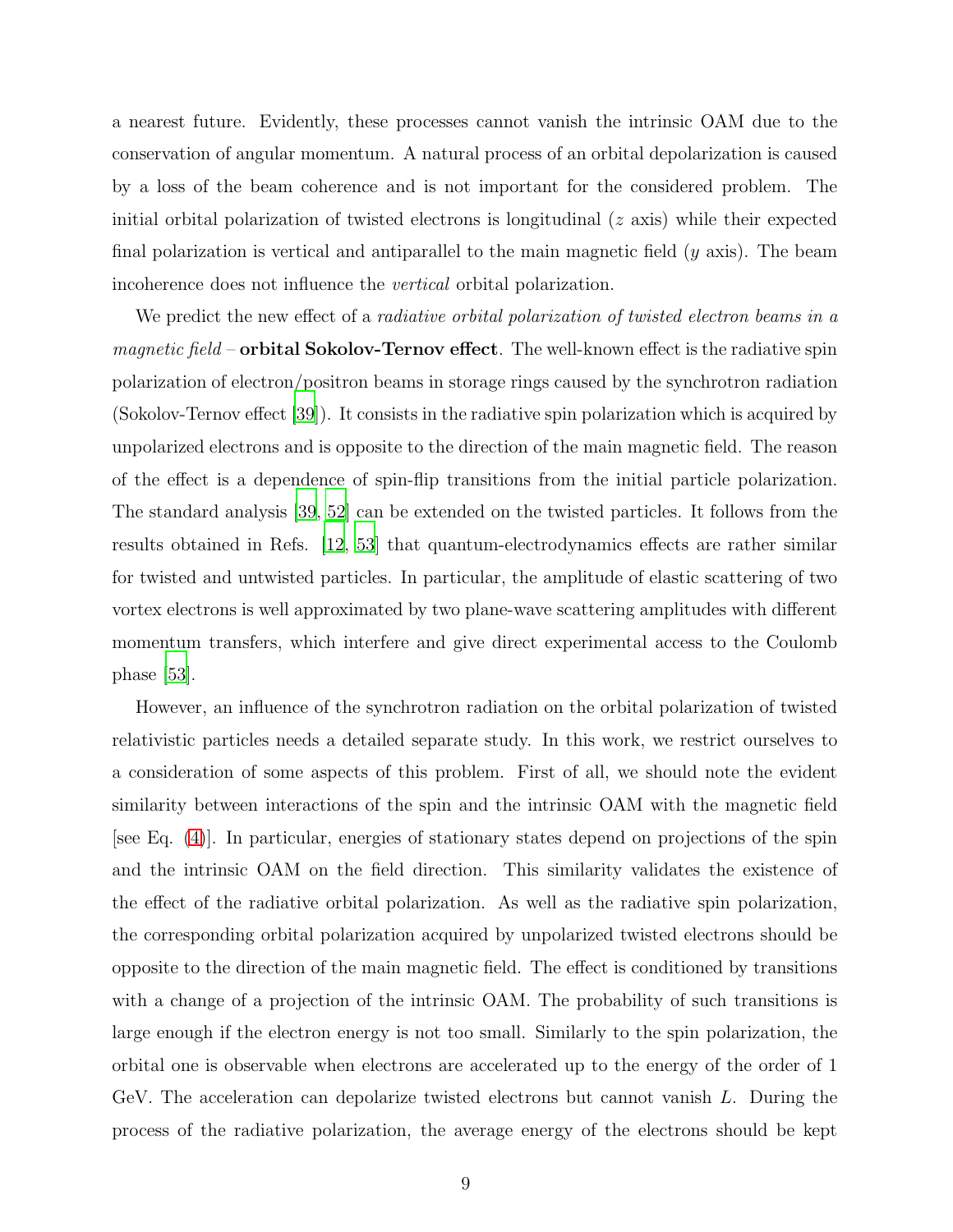unchanged. For additional explanations, see Supplemental Material.

Thus, a discovery of the fundamental property of the radiative orbital polarization needs much higher energies than usual energies of twisted electron beams (about 300 keV). We consider this as a positive factor because the twisted (vortex) states of particles can play an important role in high-energy physics.

In this letter, we have studied the special properties of relativistic twisted particles moving in nonuniform electric and magnetic fields. The general FW Hamiltonian has been derived and a Stern-Gerlach-like force has been presented in terms of the centroid parameters. Furthermore, a benchmark experiment has been proposed to confirm the dynamics of the intrinsic OAM of twisted electrons with a very simple experimental setup. At last, we have predicted a new "orbital Sokolov-Ternov effect" for a twisted electron beam in a magnetic field, which can be measured with a high-energy twisted electron beam. The present state of quantum mechanics of twisted electrons is controversial because it uses the nonrelativistic approximation for a description of relativistic objects. Our relativistic approach substantiates (and generalizes) the most part of previous results. We have correctly introduced the interaction of the intrinsic OAM with the electric field into quantum mechanical equations for the first time and have corrected the equation of its motion in the electric field previously obtained in Ref. [\[2](#page-10-0)]. The relativistic approach shows that the Landau levels in the uniform magnetic field are not equidistant.

This work was supported by the Belarusian Republican Foundation for Fundamental Research (Grant No. Φ18D-002), by the National Natural Science Foundation of China (Grants No. 11575254 and No. 11805242), by the National Key Research and Development Program of China (No. 2016YFE0130800), and by the Heisenberg-Landau program of the German Federal Ministry of Education and Research (Bundesministerium für Bildung und Forschung). A. J. S. also acknowledges hospitality and support by the Institute of Modern Physics of the Chinese Academy of Sciences. The authors are grateful to I. P. Ivanov for helpful exchanges.

<span id="page-9-0"></span><sup>[1]</sup> M. Uchida, A. Tonomura, Generation of electron beams carrying orbital angular momentum, Nature 464, 737 (2010); J. Verbeeck, H. Tian, P. Schattschneider, Production and application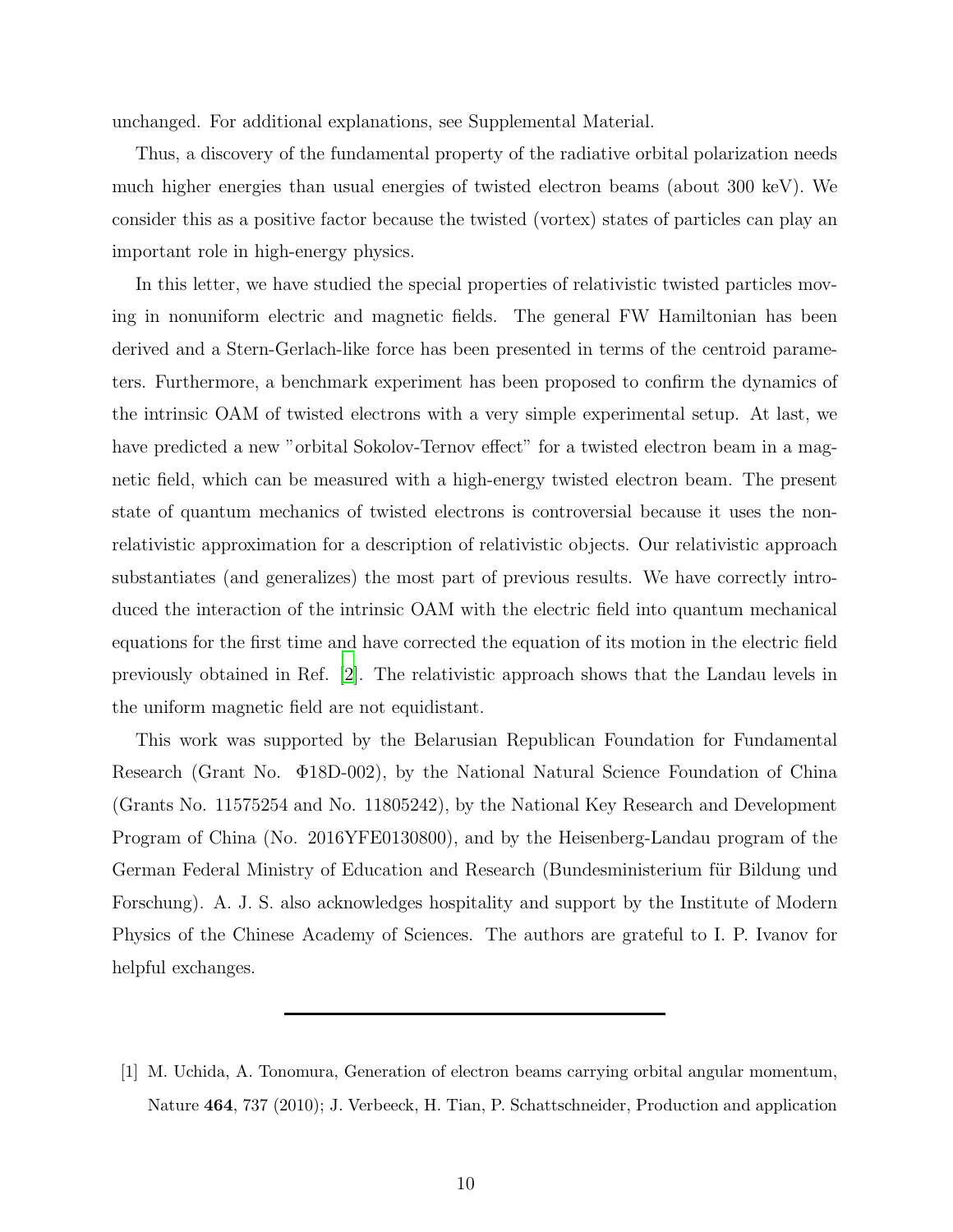of electron vortex beams, Nature 467, 301 (2010).

- <span id="page-10-0"></span>[2] K. Bliokh, Y. Bliokh, S. Savel'ev, and F. Nori, Semiclassical Dynamics of Electron Wave Packet States with Phase Vortices, Phys. Rev. Lett. 99, 190404 (2007).
- <span id="page-10-1"></span>[3] K. Y. Bliokh, I. P. Ivanov, G. Guzzinati, L. Clark, R. Van Boxem, A. Béché, R. Juchtmans, M. A. Alonso, P. Schattschneider, F. Nori, and J. Verbeeck, Theory and applications of freeelectron vortex states, Phys. Rep. 690, 1 (2017).
- <span id="page-10-4"></span>[4] S. M. Lloyd, M. Babiker, G. Thirunavukkarasu, and J. Yuan, Electron vortices: Beams with orbital angular momentum, Rev. Mod. Phys. 89, 035004 (2017).
- [5] S. M. Lloyd, M. Babiker, G. Thirunavukkarasu, and J. Yuan, Electromagnetic Vortex Fields, Spin, and Spin-Orbit Interactions in Electron Vortices, Phys. Rev. Lett. 109, 254801 (2012).
- [6] J. Rusz, S. Bhowmick, M. Eriksson, N. Karlsson, Scattering of electron vortex beams on a magnetic crystal: Towards atomic-resolution magnetic measurements, Phys. Rev. B 89, 134428 (2014).
- [7] A. Edström, A. Lubk, J. Rusz, Elastic scattering of electron vortex beams in magnetic matter, Phys. Rev. Lett. 116, 127203 (2016).
- [8] A. Béché, R. Juchtmans, J. Verbeeck, Efficient creation of electron vortex beams for high resolution STEM imaging, Ultramicroscopy 178, 12 (2017).
- [9] V. Grillo, T. R. Harvey, F. Venturi, J. S. Pierce, R. Balboni, F. Bouchard, G. C. Gazzadi, S. Frabboni, A. H. Tavabi, Z. Li, R. E. Dunin-Borkowski, R. W. Boyd, B. J. McMorran, E. Karimi, Observation of nanoscale magnetic fields using twisted electron beams, Nat. Commun. 8, 689 (2017).
- <span id="page-10-2"></span>[10] B. J. McMorran, A. Agrawal, P. A. Ercius, V. Grillo, A. A. Herzing, T. R. Harvey, M. Linck and J. S. Pierce, Origins and demonstrations of electrons with orbital angular momentum, Phil. Trans. R. Soc. A 375, 20150434 (2017).
- <span id="page-10-3"></span>[11] V. Grillo, G. C. Gazzadi, E. Karimi, E. Mafakheri, R. W. Boyd, and S. Frabboni, Highly Efficient Electron Vortex Beams Generated by Nanofabricated Phase Holograms, Appl. Phys. Lett. 104, 043109 (2014); V. Grillo, G. C. Gazzadi, E. Mafakheri, S. Frabboni, E. Karimi, and R. W. Boyd, Holographic Generation of Highly Twisted Electron Beams, Phys. Rev. Lett. 114, 034801 (2015); E. Mafakheri, A. H. Tavabi, P.-H. Lu, R. Balboni, F. Venturi, C. Menozzi, G. C. Gazzadi, S. Frabboni, A. Sit, R. E. Dunin-Borkowski, E. Karimi, and V. Grillo, Realization of electron vortices with large orbital angular momentum using miniature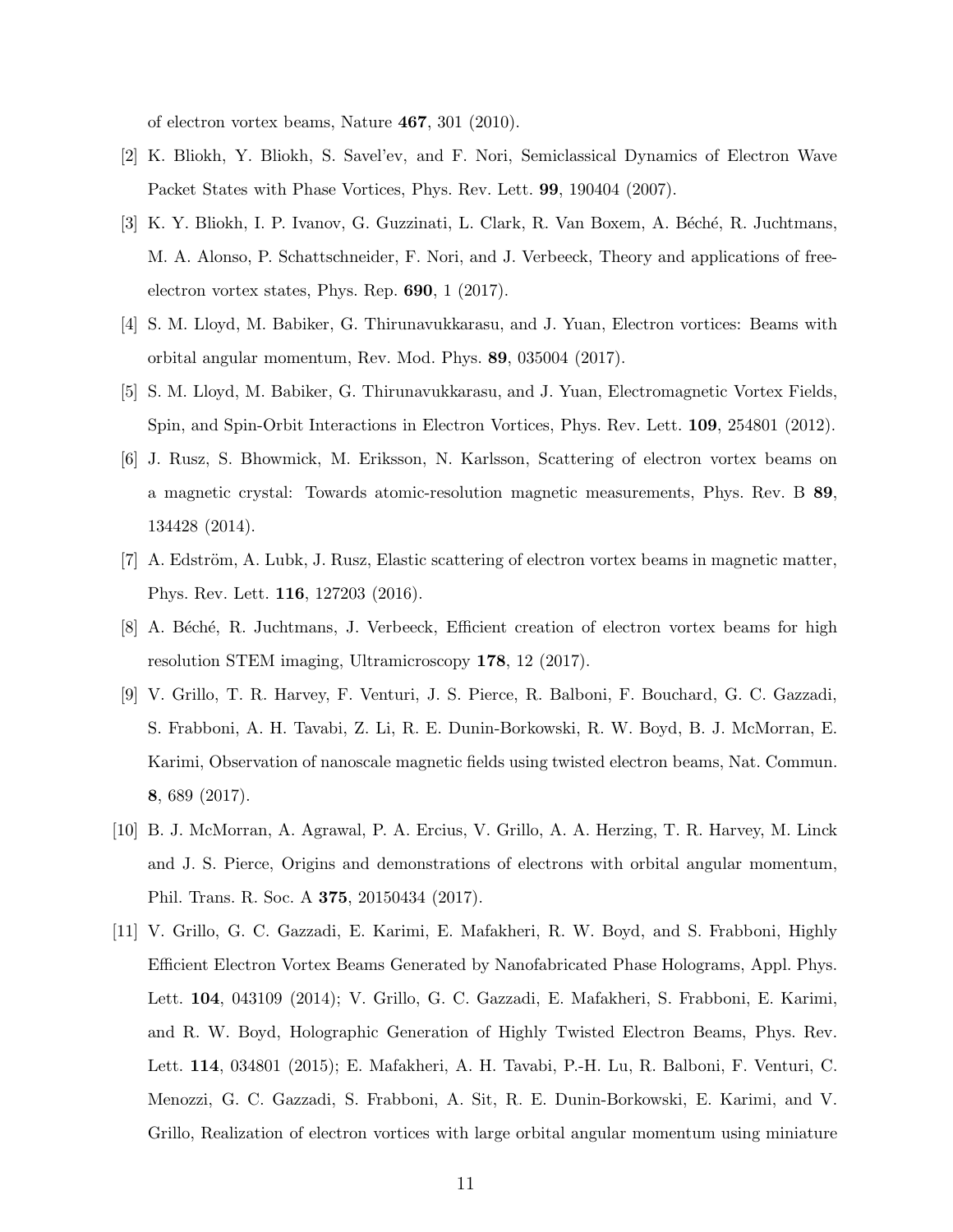holograms fabricated by electron beam lithography, Appl. Phys. Lett. **110**, 093113 (2017).

- <span id="page-11-0"></span>[12] A. G. Hayrapetyan, O. Matula, A. Aiello, A. Surzhykov, and S. Fritzsche, Interaction of Relativistic Electron-Vortex Beams with Few-Cycle Laser Pulses, Phys. Rev. Lett. 112, 134801 (2014); O. Matula, A. G. Hayrapetyan, V. G. Serbo, A. Surzhykov, and S. Fritzsche, Radiative capture of twisted electrons by bare ions, New J. Phys. 16, 053024 (2014); D. Seipt, A. Surzhykov, and S. Fritzsche, Structured x-ray beams from twisted electrons by inverse Compton scattering of laser light, Phys. Rev. A 90, 012118 (2014); D. Chowdhury, B. Basu, P. Bandyopadhyay, Relativistic electron vortex beams in a laser field, Phys. Rev. Lett. 115, 194801 (2015); V. Serbo, I. P. Ivanov, S. Fritzsche, D. Seipt, and A. Surzhykov, Scattering of twisted relativistic electrons by atoms, Phys. Rev. A 92, 012705 (2015); V. A. Zaytsev, V. G. Serbo, and V. M. Shabaev, Radiative recombination of twisted electrons with bare nuclei: Going beyond the Born approximation, Phys. Rev. A  $95, 012702$  (2017); A. Cerkić, M. Busuladžić, and D. B. Milošević, Electron-ion radiative recombination assisted by a bichromatic elliptically polarized laser field, Phys. Rev. A 95, 063401 (2017).
- <span id="page-11-1"></span>[13] K. Y. Bliokh, P. Schattschneider, J. Verbeeck, F. Nori, Electron vortex beams in a magnetic field: A new twist on Landau levels and Aharonov-Bohm states, Phys. Rev. X 2, 041011 (2012).
- [14] G. M. Gallatin, B. McMorran, Propagation of vortex electron wave functions in a magnetic field, Phys. Rev. A 86, 012701 (2012); C. R. Greenshields, R. L. Stamps, S. Franke-Arnold, S. M. Barnett, Is the angular momentum of an electron conserved in a uniform magnetic field? Phys. Rev. Lett. 113 240404 (2014); D. Chowdhury, B. Basu, and P. Bandyopadhyay, Electron vortex beams in a magnetic field and spin filter, Phys. Rev. A 91, 033812 (2015).
- <span id="page-11-3"></span>[15] K. van Kruining, A. G. Hayrapetyan, and J. B. Götte, Nonuniform currents and spins of relativistic electron vortices in a magnetic field, Phys. Rev. Lett. 119, 030401 (2017).
- <span id="page-11-4"></span>[16] A. Rajabi and J. Berakdar, Relativistic electron vortex beams in a constant magnetic field, Phys. Rev. A 95, 063812 (2017).
- [17] Y. D. Han, T. Choi, Classical understanding of electron vortex beams in a uniform magnetic field, Phys. Lett. A 381, 1335 (2017).
- <span id="page-11-2"></span>[18] M. Babiker, J. Yuan, and V. E. Lembessis, Electron vortex beams subject to static magnetic fields, Phys. Rev. A 91, 013806 (2015); J. Qiu, C. Ren, and Z. Zhang, Precisely measuring the orbital angular momentum of beams via weak measurement, Phys. Rev. A 93 063841 (2016).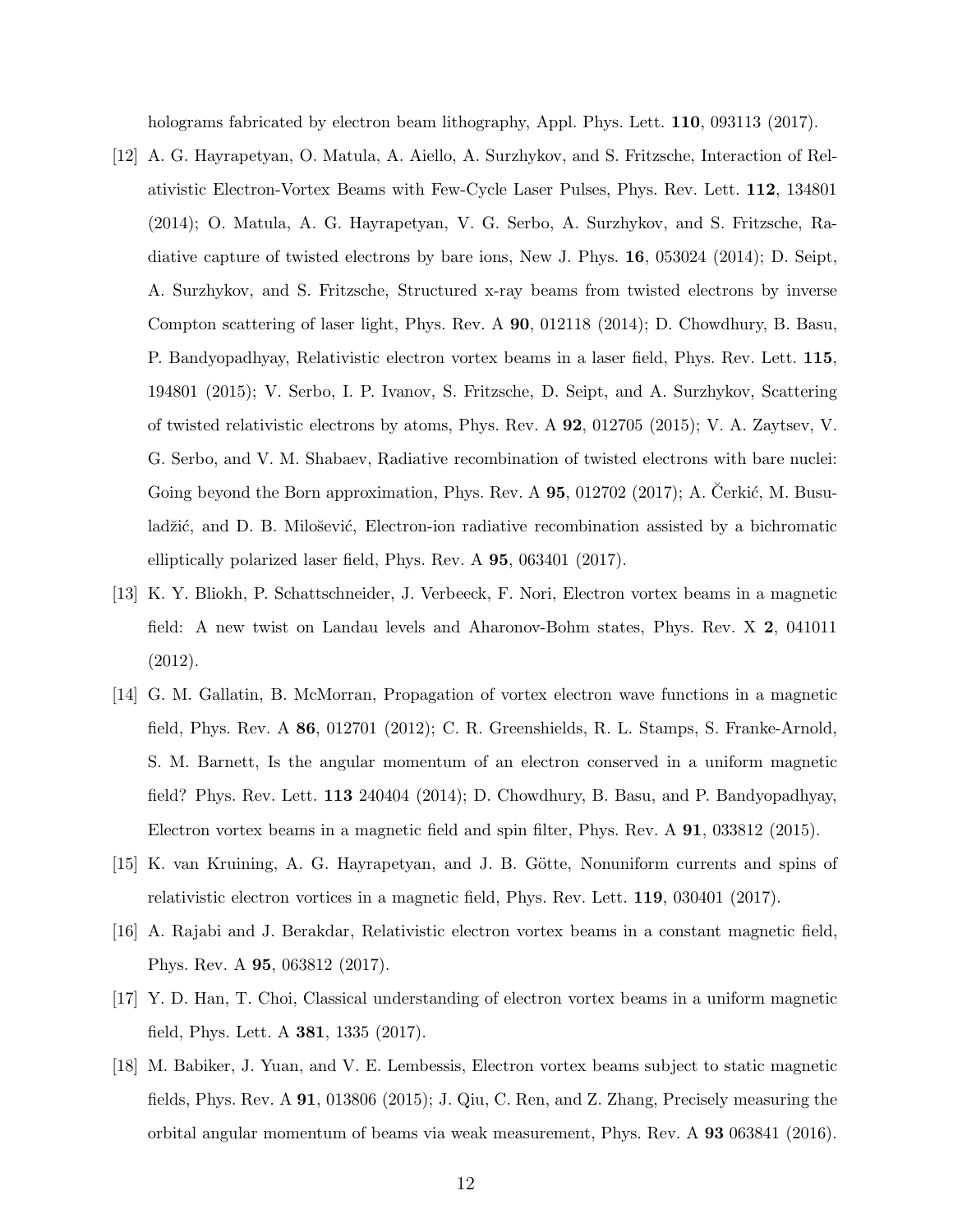- <span id="page-12-0"></span>[19] A. J. Silenko, Pengming Zhang and Liping Zou, Manipulating Twisted Electron Beams, Phys. Rev. Lett. 119, 243903 (2017).
- <span id="page-12-1"></span>[20] L. L. Foldy, S. A. Wouthuysen, On the Dirac Theory of Spin 1/2 Particles and Its Non-Relativistic Limit, Phys. Rev. 78, 29 (1950).
- <span id="page-12-2"></span>[21] K. M. Case, Some Generalizations of the Foldy-Wouthuysen Transformation, Phys. Rev. 95, 1323 (1954).
- <span id="page-12-3"></span>[22] E. I. Blount, Extension of the Foldy-Wouthuysen Transformation, Phys. Rev. 128, 2454 (1962).
- <span id="page-12-4"></span>[23] L. G. Suttorp, S. R. de Groot, Covariant equations of motion for a charged particle with a magnetic moment, Nuovo Cim. A 65, 245 (1970).
- <span id="page-12-7"></span>[24] A. J. Silenko, Dirac equation in the Foldy-Wouthuysen representation describing the interaction of spin-1/2 relativistic particles with an external electromagnetic field, Teor. Mat. Fiz. 105, 46 (1995) [Theor. Math. Phys. 105, 1224 (1995)].
- <span id="page-12-6"></span>[25] A. J. Silenko, Foldy-Wouthuysen transformation for relativistic particles in external fields, J. Math. Phys. 44, 2952 (2003).
- [26] K. Y. Bliokh, Topological spin transport of a relativistic electron, Europhys. Lett. 72, 7 (2005); On the Hamiltonian nature of semiclassical equations of motion in the presence of an electromagnetic field and Berry curvature, Phys. Lett. A 351, 123 (2006).
- [27] P. Gosselin and H. Mohrbach, Diagonal representation for a generic matrix valued quantum Hamiltonian, Eur. Phys. J. C 64, 495 (2009).
- [28] D. Peng and M. Reiher, Local relativistic exact decoupling, J. Chem. Phys. 136, 244108 (2012).
- <span id="page-12-8"></span>[29] A. J. Silenko, Foldy-Wouthyusen transformation and semiclassical limit for relativistic particles in strong external fields, Phys. Rev. A 77, 012116 (2008); Comparative analysis of direct and "step-by-step" Foldy-Wouthuysen transformation methods, Teor. Mat. Fiz. 176, 189 (2013) [Theor. Math. Phys. 176, 987 (2013)]; Energy expectation values of a particle in nonstationary fields, Phys. Rev. A, 91, 012111 (2015); General method of the relativistic Foldy-Wouthuysen transformation and proof of validity of the Foldy-Wouthuysen Hamiltonian, Phys. Rev. A 91, 022103 (2015).
- <span id="page-12-5"></span>[30] D.-W. Chiou and T.-W. Chen, Exact Foldy-Wouthuysen transformation of the Dirac-Pauli Hamiltonian in the weak-field limit by the method of direct perturbation theory, Phys. Rev.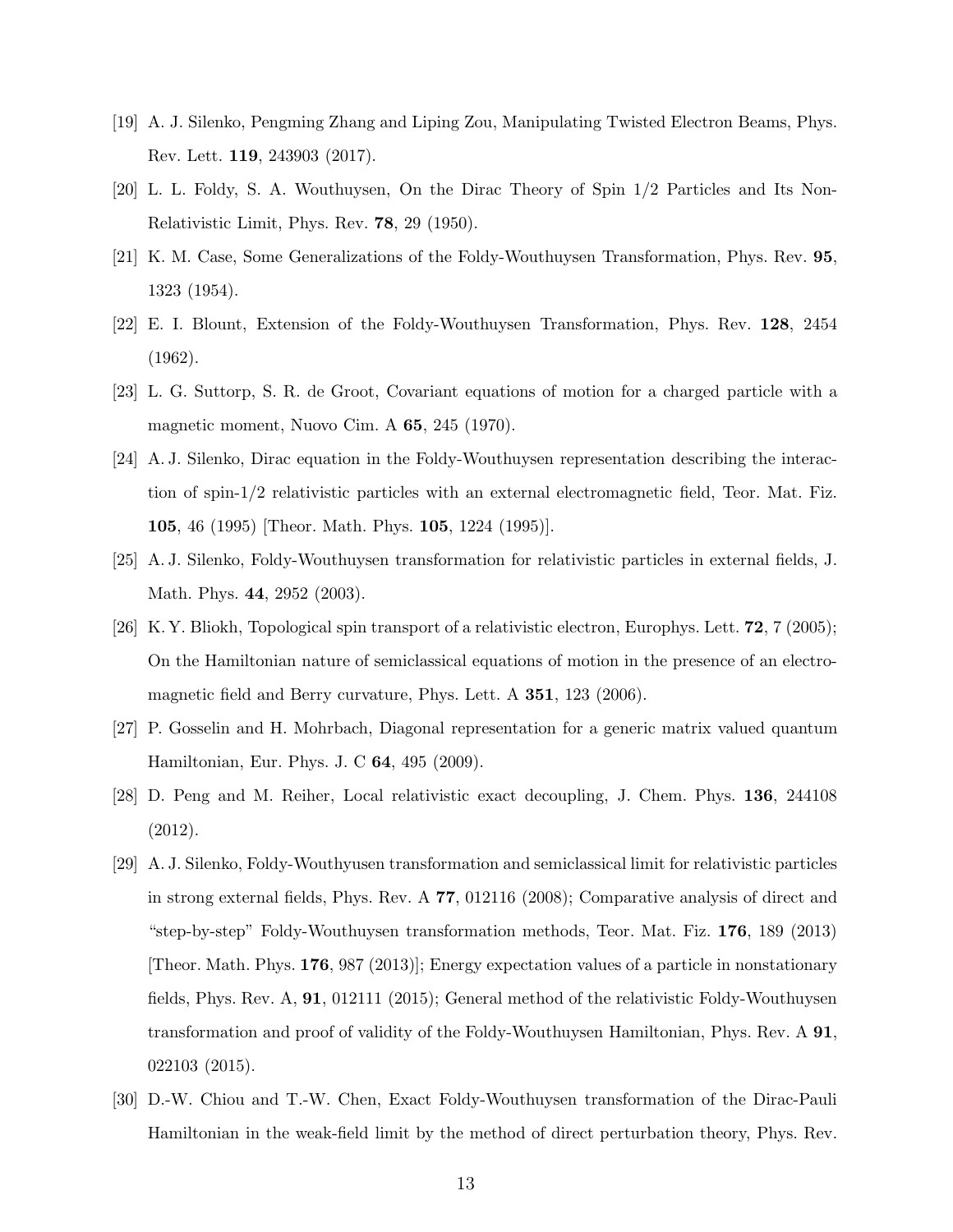A 94, 052116 (2016).

- <span id="page-13-0"></span>[31] E. Eriksen, Foldy-Wouthuysen Transformation. Exact Solution with Generalization to the Two-Particle Problem, Phys. Rev. 111, 1011 (1958).
- <span id="page-13-2"></span><span id="page-13-1"></span>[32] S. M. Barnett, Relativistic Electron Vortices, Phys. Rev. Lett. 118, 114802 (2017).
- [33] K. Y. Bliokh, M. R. Dennis, and F. Nori, Position, spin, and orbital angular momentum of a relativistic electron, Phys. Rew. A 96, 023622 (2017).
- <span id="page-13-3"></span>[34] W. Tsai, Energy eigenvalues for charged particles in a homogeneous magnetic field – an application of the Foldy-Wouthuysen transformation, Phys. Rev. D 7, 1945 (1973).
- <span id="page-13-4"></span>[35] A. J. Silenko, Connection between wave functions in the Dirac and Foldy-Wouthuysen representations, Phys. Part. Nucl. Lett. 5, 501 (2008).
- <span id="page-13-5"></span>[36] L. D. Landau, E. M. Lifshitz, Quantum Mechanics: Non-Relativistic Theory, 3rd ed. (Pergamon Press, Oxford, 1977).
- <span id="page-13-6"></span>[37] C. Greenshields, R. L. Stamps, and S. Franke-Arnold, Vacuum Faraday effect for electrons, New J. Phys. 14, 103040 (2012).
- <span id="page-13-7"></span>[38] I. M. Ternov, V. G. Bagrov, and V. Ch. Zhukovsky, Synchrotron radiation of electron with vacuum magnetic moment, Vestn. Mosk. Univ., Ser. Fiz. Astron., No. 1, 30 (1966) [Mosc. Univ. Phys. Bull., No. 1, 21 (1966)].
- <span id="page-13-10"></span>[39] A. A. Sokolov and I. M. Ternov, Radiation from relativistic electrons, 2nd ed. (AIP, New York, 1986).
- [40] R. F. O'Connell, Motion of a relativistic electron with an anomalous magnetic moment in a constant magnetic field, Phys. Lett. A 27, 391 (1968).
- <span id="page-13-8"></span>[41] V. Canuto and H. Y. Chiu, Quantum Theory of an Electron Gas in Intense Magnetic Field, Phys. Rev. 173, 1210 (1968).
- <span id="page-13-9"></span>[42] C. R. Greenshields, R. L. Stamps, S. Franke-Arnold, S. M. Barnett, Is the angular momentum of an electron conserved in a uniform magnetic field? Phys. Rev. Lett. 113, 240404 (2014); M. Wakamatsu, Y. Kitadono, P.-M. Zhang, The issue of gauge choice in the Landau problem and the physics of canonical and mechanical orbital angular momenta, Ann. Phys. (N. Y.) 392, 287 (2018).
- <span id="page-13-11"></span>[43] K. Y. Bliokh and F. Nori, Relativistic Hall Effect, Phys. Rev. Lett. 108, 120403 (2012).
- <span id="page-13-12"></span>[44] K. Y. Bliokh and F. Nori, Spatiotemporal vortex beams and angular momentum, Phys. Rev. A 86, 033824 (2012).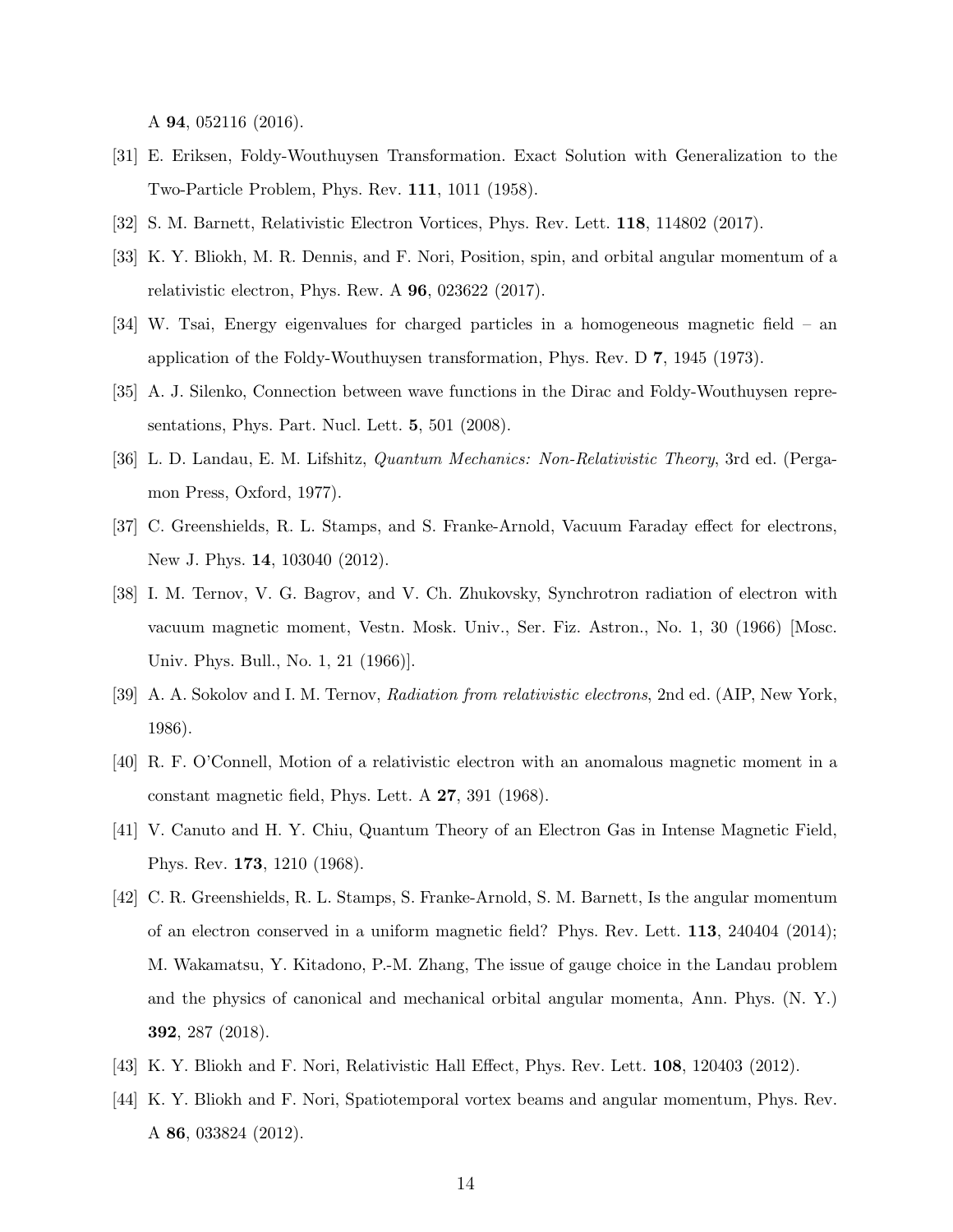- <span id="page-14-0"></span>[45] A. O. Barut and A. J. Bracken, Magnetic-moment operator of the relativistic electron, Phys. Rev. D 24, 3333 (1981).
- <span id="page-14-1"></span>[46] K. Y. Bliokh, M. R. Dennis, and F. Nori, Relativistic Electron Vortex Beams: Angular Momentum and Spin-Orbit Interaction, Phys. Rev. Lett. 107, 174802 (2011).
- <span id="page-14-2"></span>[47] C. Greenshields, S. Franke-Arnold, R. L. Stamps, Parallel axis theorem for free-space electron wavefunctions, New J. Phys. 17, 093015 (2015).
- <span id="page-14-3"></span>[48] A. J. Silenko, Quantum-mechanical description of the electromagnetic interaction of relativistic particles with electric and magnetic dipole moments, Russ. Phys. J. 48, 788-792 (2005).
- <span id="page-14-4"></span>[49] A. J. Silenko, Classical limit of equations of the relativistic quantum mechanics in the Foldy-Wouthuysen representation, Pis'ma Zh. Fiz. Elem. Chast. Atom. Yadra 10, 144 (2013) [Phys. Part. Nucl. Lett. 10, 91 (2013)].
- <span id="page-14-5"></span>[50] A. J. Silenko, Spin precession of a particle with an electric dipole moment: contributions from classical electrodynamics and from the Thomas effect, Phys. Scripta 90, 065303 (2015).
- <span id="page-14-6"></span>[51] A. S. Konkov, A. P. Potylitsin, V. A. Serdyutskii, Interference of the transient radiation fields produced by an electric charge and a magnetic moment, Russ. Phys. J. 54, 1249 (2012); I. P. Ivanov and D. V. Karlovets, Detecting Transition Radiation from a Magnetic Moment, Phys. Rev. Lett. 110, 264801 (2013); I. P. Ivanov and D. V. Karlovets, Polarization radiation of vortex electrons with large orbital angular momentum, Phys. Rev. A 88, 043840 (2013); A. S. Konkov, A. P. Potylitsyn, and M. S. Polonskaya, Transition Radiation of Electrons with a Nonzero Orbital Angular Momentum, JETP Lett. 100, 421 (2014); I. P. Ivanov, V. G. Serbo, and V. A. Zaytsev, Quantum calculation of the Vavilov-Cherenkov radiation by twisted electrons, Phys. Rev. A 93, 053825 (2016); I. Kaminer, M. Mutzafi, A. Levy, G. Harari, H. H. Sheinfux, S. Skirlo, J. Nemirovsky, J. D. Joannopoulos, M. Segev, and M. Soljačić, Quantum Cerenkov Radiation: Spectral Cutoffs and the Role of Spin and Orbital Angular Momentum, Phys. Rew. X 6, 011006 (2016).
- <span id="page-14-7"></span>[52] V. B. Berestetskii, E. M. Lifshitz, L. P. Pitaevskii, Quantum Electrodynamics, 2nd ed. (Pergamon Press, Oxford, 1982).
- <span id="page-14-8"></span>[53] I. P. Ivanov, Measuring the phase of the scattering amplitude with vortex beams, Phys. Rev. D 85, 076001 (2012); I. P. Ivanov, D. Seipt, A. Surzhykov, and S. Fritzsche, Elastic scattering of vortex electrons provides direct access to the Coulomb phase, Phys. Rev. D 94, 076001 (2016).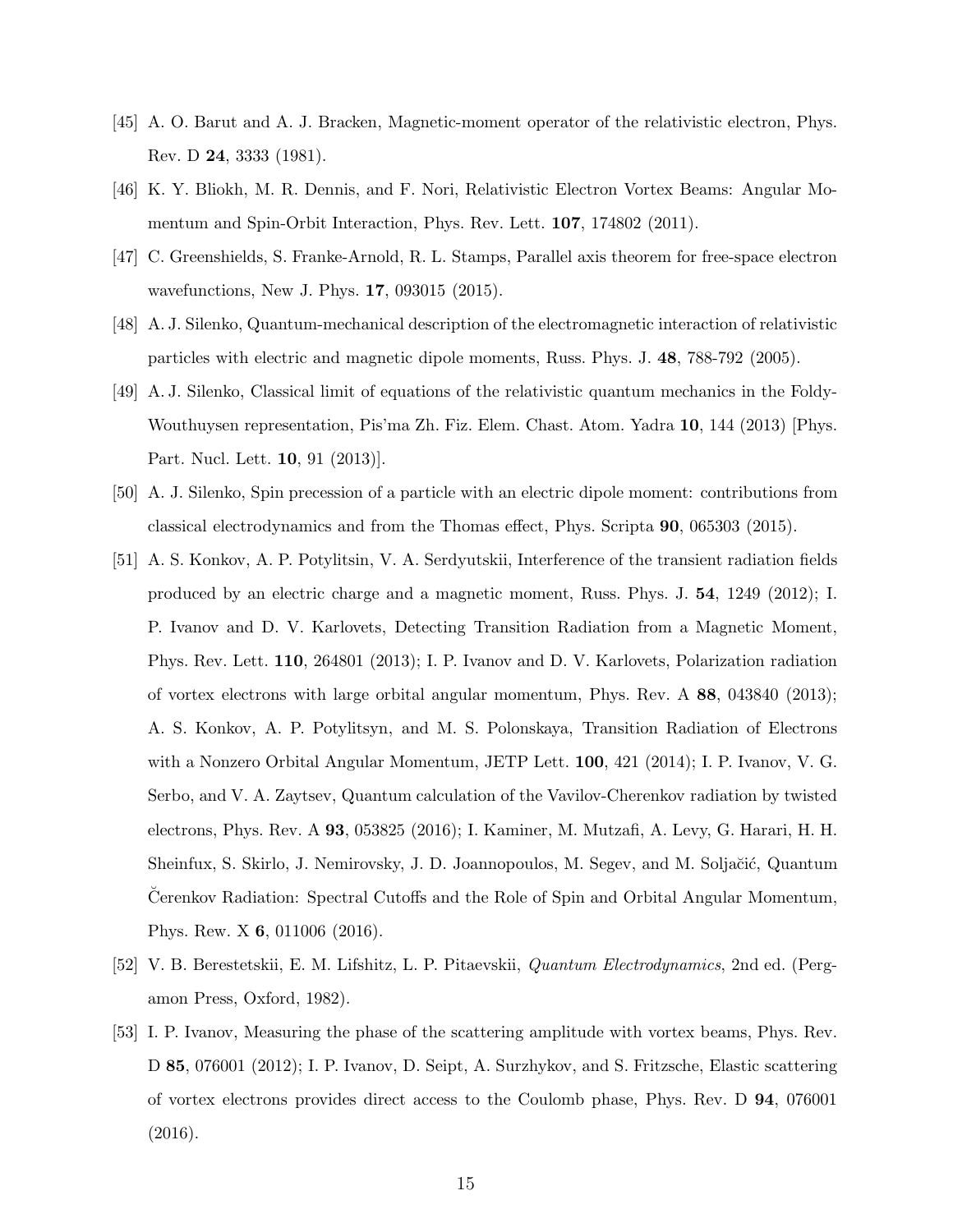[54] See Supplemental Material.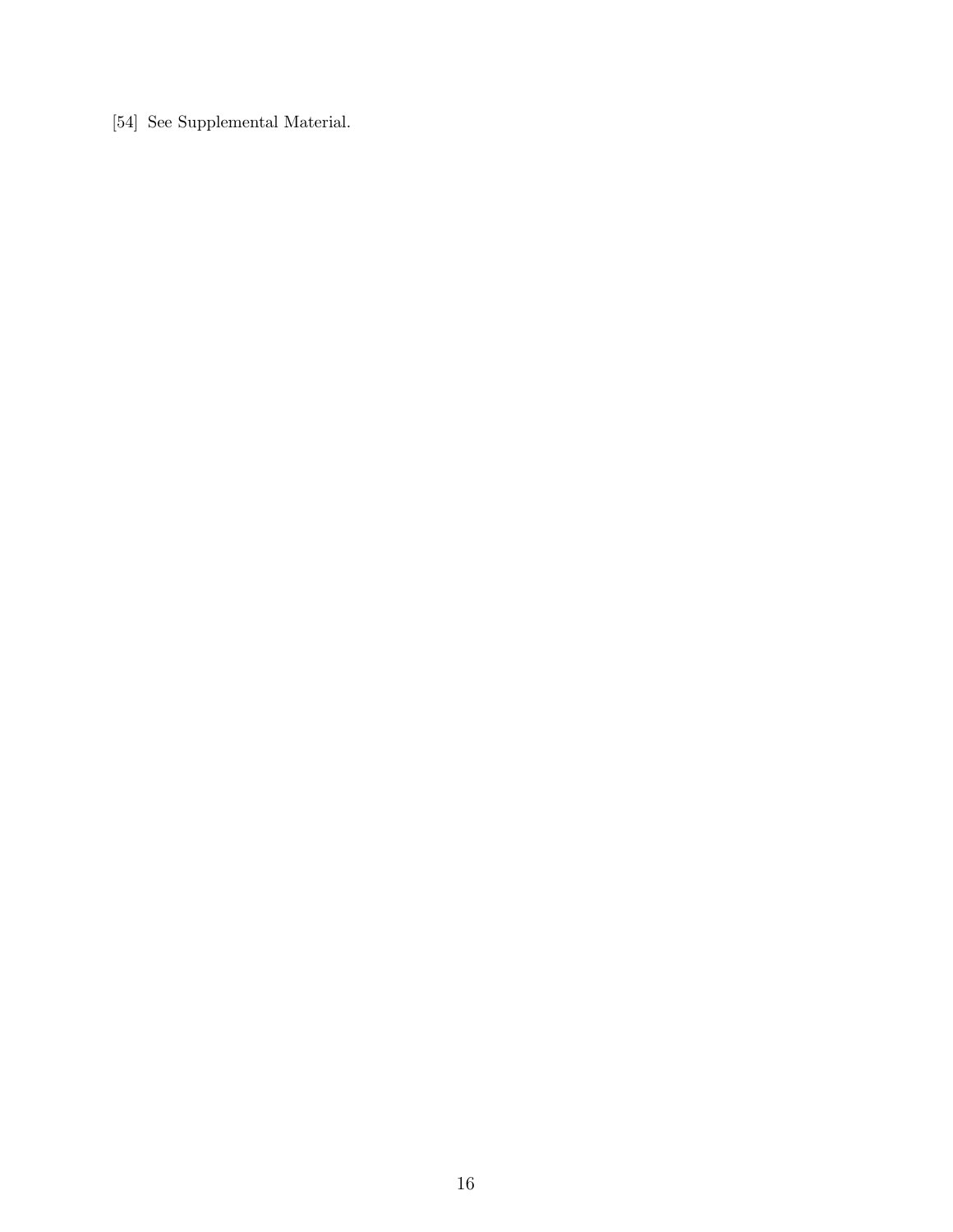## Supplemental Material to "Relativistic quantum dynamics of twisted electron beams in arbitrary electric and magnetic fields"

In this Supplemental Material, we present some additional explanations of the orbital Sokolov-Ternov effect (a radiative orbital polarization of twisted electron beams in a magnetic field). We briefly consider an origin of the Sokolov-Ternov effect consisting in a radiative spin polarization following Ref. [\[39](#page-13-10)]. Due to the latter effect, electron spins acquire the vertical polarization antiparallel to the main magnetic field. The maximum value of the spin polarization in the Sokolov-Ternov effect is  $8\sqrt{3}/15 \approx 0.924$ .

The effects of a radiative orbital polarization and a radiative spin one are rather similar. As a result of radiative transitions, electrons tend to go to a state with the lowest energy. When the kinetic energy of the electrons is kept by a focusing field, this is the state with the lowest potential energy. In the vertical magnetic field  $\mathbf{B} = B\mathbf{e}_z$ , it is defined by

<span id="page-16-0"></span>
$$
W = -\mu \cdot B,\tag{S1}
$$

where the operator  $\mu$  is given by Eq. (7). For electrons  $(e = -|e|)$ , the predominant direction of the spins and intrinsic OAMs is antiparallel to the z axis.

The probability of *spin-flip* transitions has the form [\[39](#page-13-10)]

$$
w = \frac{1}{2\tau} \left( 1 + \frac{8\sqrt{3}}{15} \zeta \right),\tag{S2}
$$

where the relaxation time is equal to

<span id="page-16-1"></span>
$$
\tau = \frac{8\hbar^2}{5\sqrt{3}mce^2} \left(\frac{mc^2}{\epsilon}\right)^2 \left(\frac{B_0}{B}\right)^3,\tag{S3}
$$

 $\zeta = \pm 1$  is the initial spin projection onto the z axis, and  $B_0 = m^2 c^3 / (|e|\hbar) = 4.41 \times 10^{13}$  G. Certainly, there are also radiative transitions with a conservation of the spin projection.

The radiative transitions with a change of the vertical projection of the intrinsic OAM,  $L_z = m\hbar$  can be described in a similar way. The selection rule for electric dipole transitions is  $\Delta \mathfrak{m} = 0, \pm 1$ . Transitions between levels with  $|\Delta \mathfrak{m}| > 1$  are forbidden and can be disregarded because their probabilities are much less than probabilities of electric dipole transitions. In this case, the probability of transitions with a change of the quantum number  $\mathfrak{m}$  can be presented in the form

<span id="page-16-2"></span>
$$
w_{\mathfrak{m}} = \frac{1}{\tau'} \left( a_{\mathfrak{m}} + \chi b_{\mathfrak{m}} \right),\tag{S4}
$$